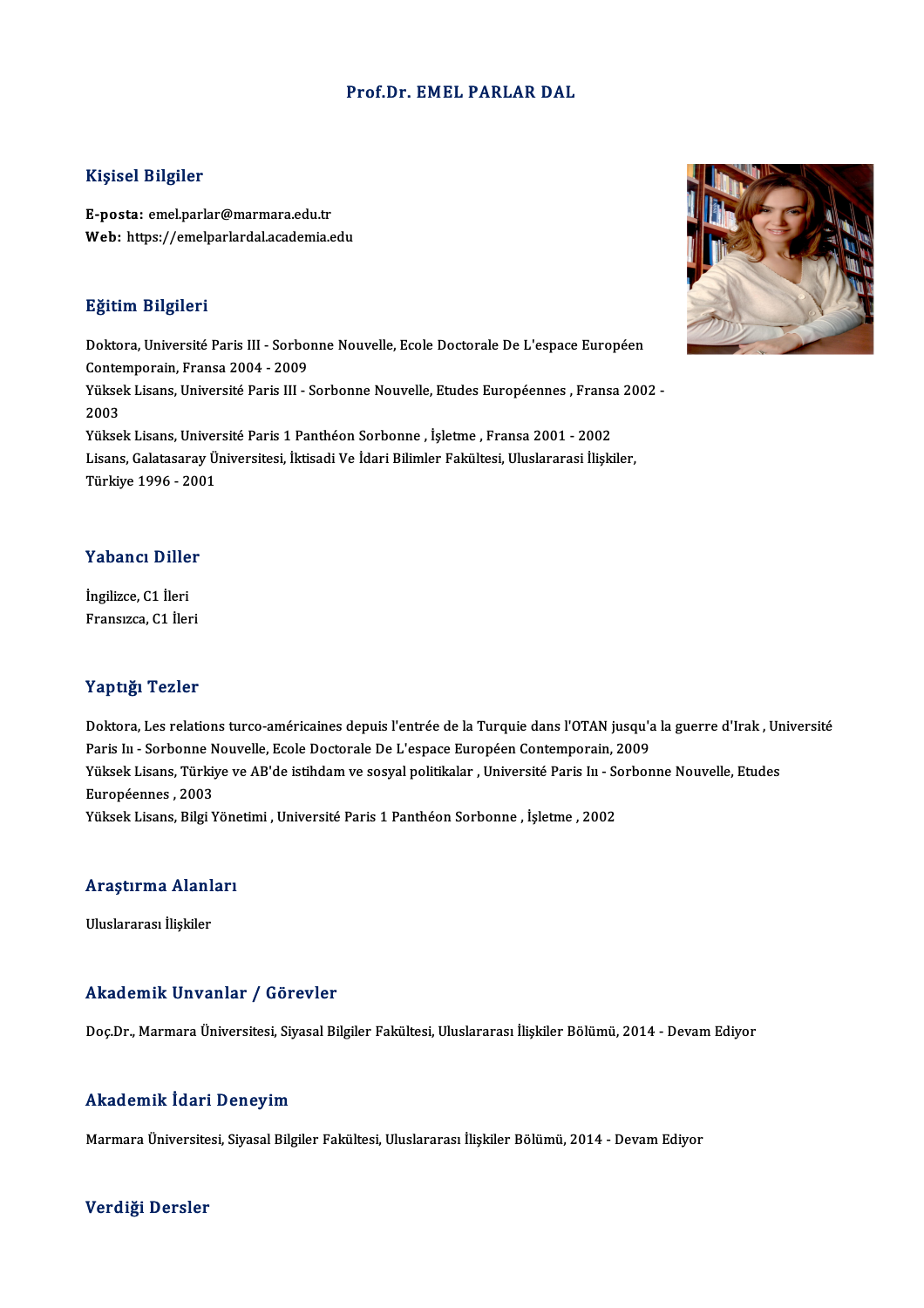AB ve Küresel Güney, Yüksek Lisans, 2019 - 2020<br>Illuelararesı Sistem, Düren ve Türkiye, Dektara, 20 AB ve Küresel Güney, Yüksek Lisans, 2019 - 2020<br>Uluslararası Sistem, Düzen ve Türkiye, Doktora, 2019 - 2020<br>AB ve Küresel Güney, Yüksek Lisans, 2019, ...2020 AB ve Küresel Güney, Yüksek Lisans, 2019 - 2020<br>Uluslararası Sistem, Düzen ve Türkiye, Doktora, 20<br>AB ve Küresel Güney, Yüksek Lisans, 2019 - 2020<br>Türk Dış Politikası Lisans, 2019, 2020 Uluslararası Sistem, Düzen ve Türkiye, <mark>L</mark><br>AB ve Küresel Güney, Yüksek Lisans, 20<br>Türk Dış Politikası, Lisans, 2019 - 2020<br>Uluslararası Politika Lisans, 2019 - 2020 AB ve Küresel Güney, Yüksek Lisans, 2019 - 2020<br>Türk Dış Politikası, Lisans, 2019 - 2020<br>Uluslararası Politika, Lisans, 2019 - 2020

### Yönetilen Tezler

PARLAR DAL E., Suriye iç savaşı ve Rusya'nın Suriye iç savaşındaki rolü, Yüksek Lisans, A.Gıuliyeva(Öğrenci), 2019 PARLAR DAL E., Suriye iç savaşı ve Rusya'nın Suriye iç savaşındaki rolü, Yüksek Lisans, A.Gıuliyeva(Öğrenci), 2<br>PARLAR DAL E., Sosyal medya üzerinden elde edilen istihbaratın güvenlik maksatlı kullanılması, Yüksek Lisans,<br> PARLAR DAL E., Suriye iç<br>PARLAR DAL E., Sosyal n<br>S.Baltacı(Öğrenci), 2017<br>PARLAR DAL E. Tonörinn PARLAR DAL E., Sosyal medya üzerinden elde edilen istihbaratın güvenlik maksatlı kullanılması,<br>S.Baltacı(Öğrenci), 2017<br>PARLAR DAL E., Terörizmde hibrid değişim ve dönüşüm, Yüksek Lisans, D.Uçar(Öğrenci), 2017<br>PARLAR DAL E S.Baltacı(Öğrenci), 2017<br>PARLAR DAL E., Terörizmde hibrid değişim ve dönüşüm, Yüksek Lisans, D.Uçar(Öğrenci), 2017<br>PARLAR DAL E., Yükselen güçlerin insani diplomasisini anlamak: Afrika'da 2000 sonrası Türkiye ve Brezilya, PARLAR DAL E., Terörizmde hibrid de<br>PARLAR DAL E., Yükselen güçlerin ins<br>Lisans, N.Tunçarslan(Öğrenci), 2017<br>PARLAR DAL E. 2000'lardan itibaran PARLAR DAL E., Yükselen güçlerin insani diplomasisini anlamak: Afrika'da 2000 sonrası Türkiye ve Brezilya, Yül<br>Lisans, N.Tunçarslan(Öğrenci), 2017<br>PARLAR DAL E., 2000'lerden itibaren Çin'in yükselişinin Orta Asya'daki etki Lisans, N.Tunçarslan(Öğrenci), 2017<br>PARLAR DAL E., 2000'lerden itibaren Çin'in yükselişinin Orta Asya'daki etkilerine realist ve liberal bir yaklaşım:<br>Türkmenistan ve Kazakistan örnekleri, Yüksek Lisans, D.Myradov(Öğrenci) PARLAR DAL E., 2000'lerden itibaren Çin'in yükselişinin Orta Asya'daki etkilerine realist ve liberal bir yaklaşım:<br>Türkmenistan ve Kazakistan örnekleri, Yüksek Lisans, D.Myradov(Öğrenci), 2017<br>PARLAR DAL E., Assessıng glob Türkmenistan ve Kazakistan örnekleri,<br>PARLAR DAL E., Assessing global gover<br>Yüksek Lisans, Ş.Aydın(Öğrenci), 2017<br>PARLAR DAL E. 2001 sonnası dağısın l PARLAR DAL E., Assessing global governance policy of Turkey as a rising power: motivations, strategies, instrum<br>Yüksek Lisans, Ş.Aydın(Öğrenci), 2017<br>PARLAR DAL E., 2001 sonrası değişen küresel güvenlik yönetişimi'nde Türk Yüksek Lisans, Ş.Aydın(Ö)<br>PARLAR DAL E., 2001 soı<br>O.Ahmet(Öğrenci), 2017<br>PARLAP DAL E. The Qu'S PARLAR DAL E., 2001 sonrası değişen küresel güvenlik yönetişimi'nde Türkiye'nin yeri ve katkısı, Yüksek Lisans,<br>O.Ahmet(Öğrenci), 2017<br>PARLAR DAL E., The eu's democracy promotion ın sub-saharan Africa through political con O.Ahmet(Öğrenci), 2017<br>PARLAR DAL E., The eu's democracy promotion ın sub-saharan Africa throu<br>Zimbabwe, Ivory Coast and Niger, Yüksek Lisans, S.Dipama(Öğrenci), 2015<br>RARLAR DAL E. Assesura the eu's demosregy premetion pol PARLAR DAL E., The eu's democracy promotion in sub-saharan Africa through political conditionality : cases of Nigeria,<br>Zimbabwe, Ivory Coast and Niger, Yüksek Lisans, S.Dipama(Öğrenci), 2015<br>PARLAR DAL E., Assesing the eu' Zimbabwe, Ivory Coast and Niger, Yüksek Lisans, S.Dip<br>PARLAR DAL E., Assesing the eu's democracy promotic<br>limitations, Yüksek Lisans, E.Gjorgieva(Öğrenci), 2015

# iimitations, ruksek Lisans, E.Gjorgieva(Ogrenci), 2015<br>SCI, SSCI ve AHCI İndekslerine Giren Dergilerde Yayınlanan Makaleler

CI, SSCI ve AHCI İndekslerine Giren Dergilerde Yayınlanan Makaleler<br>I. The cascading dynamics of informal institutions: organizational processes and governance<br>implications The cascading dynamics of informal institutions: organizational processes and governance implications

CooperA.F. ,PARLARDAL E.,CannonB. INTERNATIONAL POLITICS, 2022 (SSCI İndekslerine Giren Dergi)

Cooper A. F. , PARLAR DAL E., Cannon B.<br>INTERNATIONAL POLITICS, 2022 (SSCI Indekslerine Giren Dergi)<br>II. Rising powers' quest for increased legitimacy through IOs in an era of loose multilateralism<br>RARLAR DALE, Dinama INTERNATIONAL POLITICS<br>Rising powers' quest fo<br>PARLAR DAL E., Dipama S.<br>CONTEMBORARY POLITICS Rising powers' quest for increased legitimacy through IOs<br>PARLAR DAL E., Dipama S.<br>CONTEMPORARY POLITICS, 2022 (SSCI İndekslerine Giren Dergi)<br>Assessing the Development Foreign Policy Nexus of the A PARLAR DAL E., Dipama S.<br>CONTEMPORARY POLITICS, 2022 (SSCI Indekslerine Giren Dergi)<br>III. Assessing the Development-Foreign Policy Nexus of the Asian Rising Powers: South Korea, China,<br>Japan and Indonesia

### CONTEMPORARY POLIT<br>Assessing the Develo<br>Japan and Indonesia<br>PAPLAP DALE, Dinama Assessing the Development-Foreign Polic<br>Japan and Indonesia<br>PARLAR DAL E., Dipama S., Caytas S., Sezgin A.<br>CLOPAL POLICY si<sup>1</sup>t 12, sp.5, sp.652, 662, 2021 Japan and Indonesia<br>PARLAR DAL E., Dipama S., Caytas S., Sezgin A.<br>GLOBAL POLICY, cilt.12, sa.5, ss.653-662, 2021 (SSCI İndekslerine Giren Dergi)<br>Pussia and the Changing International System: An Introduction

PARLAR DAL E., Dipama S., Caytas S., Sezgin A.<br>GLOBAL POLICY, cilt.12, sa.5, ss.653-662, 2021 (SSCI Indekslerine Giren<br>IV. Russia and the Changing International System: An Introduction<br>PAPLAR DALE ERSENE GLOBAL POLICY, cilt.12, sa<br>Russia and the Changin<br>PARLAR DAL E., ERŞEN E.<br>PUSSIA IN THE CHANGING Russia and the Changing International System: An Introduction<br>PARLAR DAL E., ERŞEN E.<br>RUSSIA IN THE CHANGING INTERNATIONAL SYSTEM, ss.1-16, 2020 (SSCI İndekslerine Giren Dergi)<br>Status asoking polisiss of middle powers in s PARLAR DAL E., ERŞEN E.<br>RUSSIA IN THE CHANGING INTERNATIONAL SYSTEM, ss.1-16, 2020 (SSCI İndekslerine Giren Dergi<br>V. Status-seeking policies of middle powers in status clubs: the case of Turkey in the G20<br>PARLAR DAL E.

### RUSSIA IN THE<br>Status-seeking<br>PARLAR DAL E.<br>Contemporery I Status-seeking policies of middle powers in status clubs: the case of Turkey<br>PARLAR DAL E.<br>Contemporary Politics, cilt.25, sa.5, ss.586-602, 2019 (SSCI İndekslerine Giren Dergi)<br>Status compotition and vising powers in glob

PARLAR DAL E.<br>Contemporary Politics, cilt.25, sa.5, ss.586-602, 2019 (SSCI Indekslerine Giren Dergi)<br>VI. Status competition and rising powers in global governance: an introduction<br>RARLAR DALE Contemporary P<br>Status compet<br>PARLAR DAL E.<br>Contemporary I Status competition and rising powers in global governance: an introduction<br>PARLAR DAL E.<br>Contemporary Politics, cilt.25, sa.5, ss.499-511, 2019 (SSCI İndekslerine Giren Dergi)<br>Peseding Turkey's institutional assemmedation

Contemporary Politics, cilt.25, sa.5, ss.499-511, 2019 (SSCI İndekslerine Giren Dergi)

PARLAR DAL E.<br>Contemporary Politics, cilt.25, sa.5, ss.499-511, 2019 (SSCI İndekslerine Giren Dergi)<br>VII. Decoding Turkey's institutional accommodation in the changing international order: the UN and G20<br>cases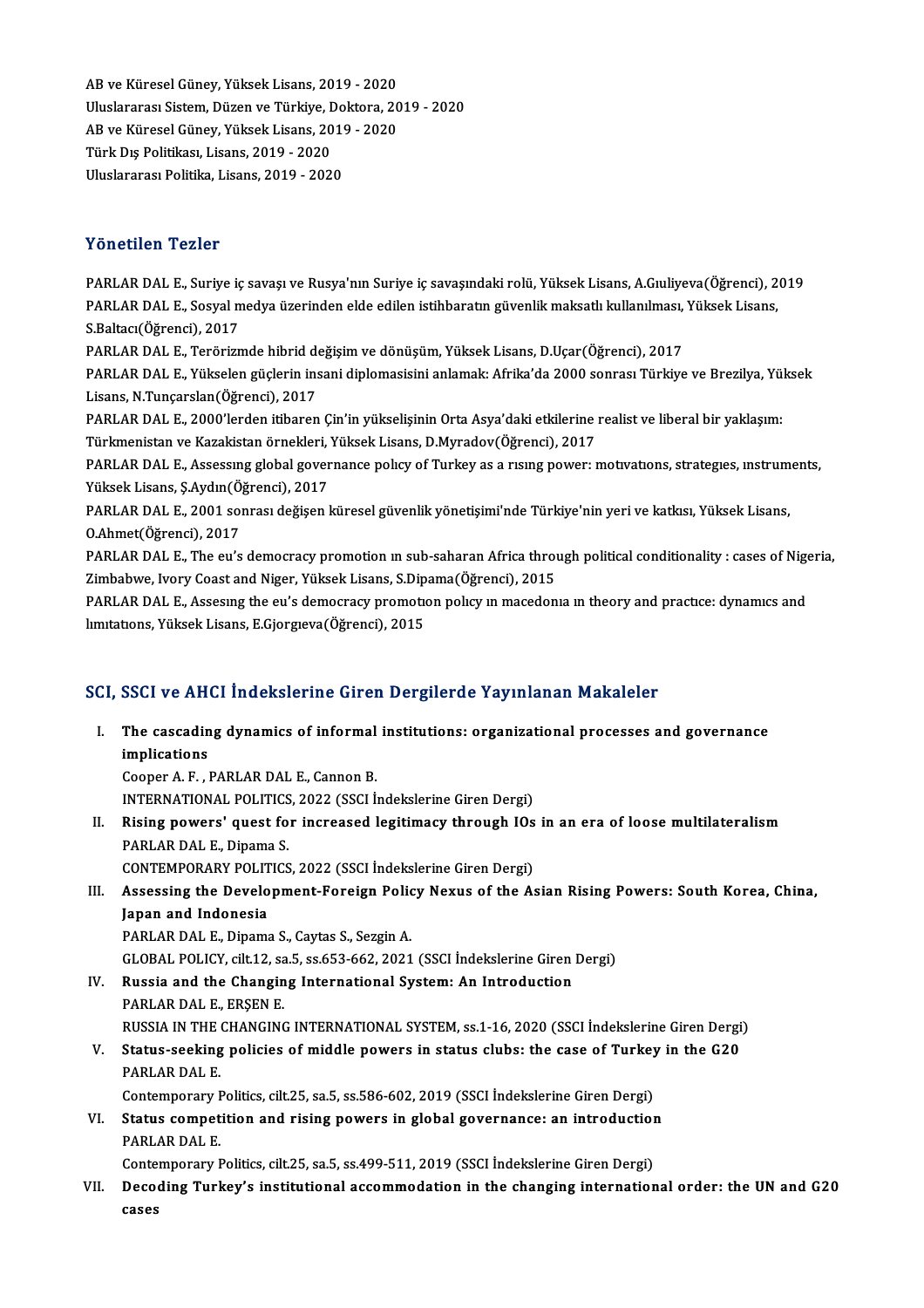PARLAR DAL E., KURŞUN A.M., MEHMETCİK H. PARLAR DAL E., KURŞUN A. M. , MEHMETCİK H.<br>International Politics, 2018 (SSCI İndekslerine Giren Dergi)<br>Pising novyare in international senflist management: VIII. Rising powers in international conflict management: an introduction INTRODUCTION<br>PARLAR DAL E. International Po<br><mark>Rising powers</mark><br>PARLAR DAL E.<br>THIPD WORL D. Rising powers in international conflict management: an introduction INTRODUCTION<br>PARLAR DAL E.<br>THIRD WORLD QUARTERLY, cilt.39, sa.12, ss.2207-2221, 2018 (SSCI İndekslerine Giren Dergi)<br>Assessing Turkey's shanging sonflist PARLAR DAL E.<br>THIRD WORLD QUARTERLY, cilt.39, sa.12, ss.2207-2221, 2018 (SSCI İndekslerine Giren Dergi)<br>IX. Assessing Turkey's changing conflict management role after the Cold War: actorness, approaches<br>and tools THIRD WO<br>Assessing<br>and tools<br>BABLAB D Assessing Turi<br>and tools<br>PARLAR DAL E.<br>THIPD WORLD. and tools<br>PARLAR DAL E.<br>THIRD WORLD QUARTERLY, cilt.39, sa.12, ss.2291-2314, 2018 (SSCI İndekslerine Giren Dergi) PARLAR DAL E.<br>THIRD WORLD QUARTERLY, cilt.39, sa.12, ss.2291-2314, 2018 (SSCI İndekslerine Giren Dergi)<br>X. Turkey's global governance strategies at the UN compared to the BRICS (2008-2014): clarifying the<br>motivation co THIRD WORLD QUARTERLY, cilt.39<br>Turkey's global governance str<br>motivation-contribution nexus<br>BABLAB DALE, KURSUNA M **Turkey's global governance<br>motivation-contribution ne:<br>PARLAR DAL E., KURŞUN A. M.<br>THIPD WORLD OUAPTERLY SE** motivation-contribution nexus<br>PARLAR DAL E., KURŞUN A. M.<br>THIRD WORLD QUARTERLY, cilt.39, sa.9, ss.1770-1790, 2018 (SSCI İndekslerine Giren Dergi) PARLAR DAL E., KURŞUN A. M.<br>THIRD WORLD QUARTERLY, cilt.39, sa.9, ss.1770-1790, 2018 (SSCI İndekslerine Giren Dergi)<br>XI. An Analysis of Turkey's and BRICS' Voting Cohesion in the UN General Assembly during 2002-2014<br>KURSUN THIRD WORLD QUARTERLY, cil<br>An Analysis of Turkey's and<br>KURŞUN A. M. , PARLAR DAL E.<br>CLOPAL POLICY, gilt 9, 20, 2, 20, 1 An Analysis of Turkey's and BRICS' Voting Cohesion in the UN Gener<br>KURŞUN A. M. , PARLAR DAL E.<br>GLOBAL POLICY, cilt.8, sa.2, ss.191-201, 2017 (SSCI İndekslerine Giren Dergi)<br>Assessing Turkey's middle newer foreign policy i KURŞUN A. M. , PARLAR DAL E.<br>GLOBAL POLICY, cilt.8, sa.2, ss.191-201, 2017 (SSCI İndekslerine Giren Dergi)<br>XII. Assessing Turkey's middle power foreign policy in MIKTA: Goals, means, and impact<br>RARLAR DALE, KURSUNA M GLOBAL POLICY, cilt.8, sa.2, ss.:<br>Assessing Turkey's middle<br>PARLAR DAL E., KURŞUN A. M.<br>INTERNATIONAL JOURNAL cil Assessing Turkey's middle power foreign policy in MIKTA: Goals, means, and in<br>PARLAR DAL E., KURŞUN A. M.<br>INTERNATIONAL JOURNAL, cilt.71, sa.4, ss.608-629, 2016 (SSCI İndekslerine Giren Dergi)<br>Positioning the third wave of PARLAR DAL E., KURŞUN A. M.<br>INTERNATIONAL JOURNAL, cilt.71, sa.4, ss.608-629, 2016 (SSCI İndekslerine Giren Dergi)<br>XIII. Positioning the third wave of middle power diplomacy: Institutional elevation, practice limitations<br>C INTERNATIONAL JOURNAL, ci<br>Positioning the third wave<br>Cooper A. F. , PARLAR DAL E.<br>INTERNATIONAL JOURNAL CO Positioning the third wave of middle power diplomacy: Institutional elevation, p<br>Cooper A. F., PARLAR DAL E.<br>INTERNATIONAL JOURNAL, cilt.71, sa.4, ss.516-528, 2016 (SSCI İndekslerine Giren Dergi)<br>Impact of the transpationa Cooper A. F. , PARLAR DAL E.<br>INTERNATIONAL JOURNAL, cilt.71, sa.4, ss.516-528, 2016 (SSCI indekslerine Giren Dergi)<br>XIV. Impact of the transnationalization of the Syrian civil war on Turkey: conflict spillover cases of ISI INTERNATIONAL JOU<br>Impact of the trans<br>and PYD-YPG/PKK<br>PAPI AP DAL E Impact of the<br>and PYD-YPG/<br>PARLAR DAL E.<br>CAMPPIDCE PE and PYD-YPG/PKK<br>PARLAR DAL E.<br>CAMBRIDGE REVIEW OF INTERNATIONAL AFFAIRS, cilt.29, sa.4, ss.1396-1420, 2016 (SSCI İndekslerine Giren PARLA<br>CAMBR<br>Dergi)<br>Canger CAMBRIDGE REVIEW OF INTERNATIONAL AFFAIRS, cilt.29, sa.4, ss.1396-1420, 2016 (SSCI Indekslerine Giren<br>Dergi)<br>XV. Conceptualising and testing the "emerging regional power' of Turkey in the shifting nternational<br>andar Dergi)<br>Conce<sub>l</sub><br>order<br>PAPLA Conceptualisir<br>order<br>PARLAR DAL E.<br>THIPD WORLD order<br>PARLAR DAL E.<br>THIRD WORLD QUARTERLY, cilt.37, sa.8, ss.1425-1453, 2016 (SSCI İndekslerine Giren Dergi) PARLAR DAL E.<br>THIRD WORLD QUARTERLY, cilt.37, sa.8, ss.1425-1453, 2016 (SSCI İndekslerine Giren Dergi)<br>XVI. A normative approach to contemporary Turkish foreign policy: The cosmopolitanism-<br>communitarianism divide THIRD WORLD QUARTERLY,<br>A normative approach to<br>communitarianism divide A normative a<br>communitaria<br>PARLAR DAL E.<br>INTERNATIONA communitarianism divide<br>PARLAR DAL E.<br>INTERNATIONAL JOURNAL, cilt.70, sa.3, ss.421-433, 2015 (SSCI İndekslerine Giren Dergi)<br>Demosnasy, Identity, and Foneisn Polisy in Tunkey: Hegemony Through Transfe PARLAR DAL E.<br>INTERNATIONAL JOURNAL, cilt.70, sa.3, ss.421-433, 2015 (SSCI Indekslerine Giren Dergi)<br>XVII. Democracy, Identity, and Foreign Policy in Turkey: Hegemony Through Transformation<br>PARLAR DAL E. **INTERNATIONA<br>Democracy, Id<br>PARLAR DAL E.<br>TURVISH STUDI** Democracy, Identity, and Foreign Policy in Turkey: Hegemony Through<br>PARLAR DAL E.<br>TURKISH STUDIES, cilt.16, sa.1, ss.141-143, 2015 (SSCI İndekslerine Giren Dergi)<br>Peassessing the "Turkish Model" in the Pest Cold War Frau A XVIII. Reassessing the "Turkish Model" in the Post-Cold War Era: A Role Theory Perspective<br>PARLAR DAL E., ERSEN E. TURKISH STUDIES, cilt.16,<br>Reassessing the "Turki:<br>PARLAR DAL E., ERŞEN E.<br>TURKISH STUDIES, cilt.15 Reassessing the "Turkish Model" in the Post-Cold War Era: A Role Theo<br>PARLAR DAL E., ERŞEN E.<br>TURKISH STUDIES, cilt.15, sa.2, ss.258-282, 2014 (SSCI İndekslerine Giren Dergi)<br>Assessing Turkov's "Normative" Power in the Mid PARLAR DAL E., ERŞEN E.<br>TURKISH STUDIES, cilt.15, sa.2, ss.258-282, 2014 (SSCI İndekslerine Giren Dergi)<br>XIX. Assessing Turkey's "Normative" Power in the Middle East and North Africa Region: New Dynamics<br>and their Limi TURKISH STUDIES, cilt.1<br>Assessing Turkey's "N<br>and their Limitations<br><sup>Dol F</sup> **Asses<br>and the**<br>Tip P and their Limitations<br>Dal E.<br>TURKISH STUDIES, cilt.14, sa.4, ss.709-734, 2013 (SSCI İndekslerine Giren Dergi)<br>Deseding Turkey's Bise: An Introduction Dal E.<br>TURKISH STUDIES, cilt.14, sa.4, ss.709-734, 20:<br>XX. Decoding Turkey's Rise: An Introduction<br>Oguzlu T., PARLAR DAL E. **TURKISH STUDIES, cilt.14,<br>Decoding Turkey's Rise<br>Oguzlu T., PARLAR DAL E.<br>TURKISH STUDIES, cilt.14** Decoding Turkey's Rise: An Introduction<br>Oguzlu T., PARLAR DAL E.<br>TURKISH STUDIES, cilt.14, sa.4, ss.617-636, 2013 (SSCI İndekslerine Giren Dergi)<br>Assessing Turkey e Normative Pewer in the MENA region New Dynamic XXI. Assessing Turkey s Normative Power in the MENA region New Dynamics and their Limitations<br>PARLAR DAL E. TURKISH STUDI<br>Assessi<mark>ng Tur</mark>i<br>PARLAR DAL E.<br>Turkish Studies

Turkish Studies, cilt.14, 2013 (SSCI İndekslerine Giren Dergi)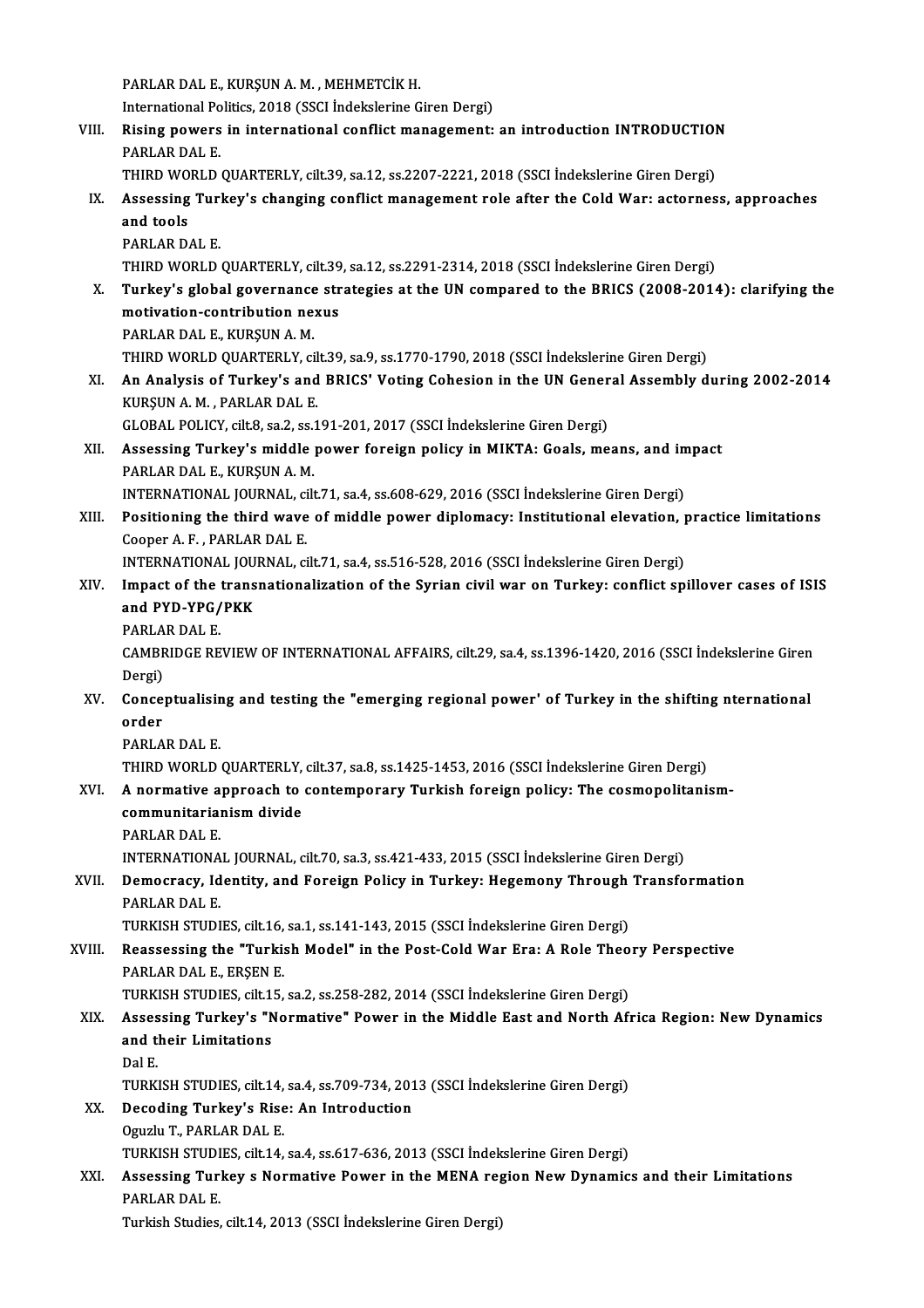XXII. The Transformation of Turkey's Relations with the Middle East: Illusion or Awakening?<br>Rel E The T<br>Dal E.<br>TURE Dal E.<br>TURKISH STUDIES, cilt.13, sa.2, ss.245-267, 2012 (SSCI İndekslerine Giren Dergi)

### Diğer Dergilerde Yayınlanan Makaleler

- I. Assessing the Role of Trade in the Formation of Turkey's Civilian Power in Africa PARLAR DAL E., KURŞUN A.M., MEHMETCİK H. Perceptions: Journal of International Affairs, cilt.23, ss.63-94, 2018 (Diğer Kurumların Hakemli Dergileri) PARLAR DAL E., KURŞUN A. M. , MEHMETCİK H.<br>Perceptions: Journal of International Affairs, cilt.23, ss.63-94, 2018 (Diğer Kurumların Hakemli Dergileri)<br>II. Understanding Turkey's Emerging "Civilian"Foreign Policy Role in th
- Perceptions: Journal of International Anderstanding Turkey's Emerging<br>Cooperation in the Africa Region<br>Cover Cak C. Parlar Dal E **Understanding Turkey'<br>Cooperation in the Afr<br>Oğuz Gök G., Parlar Dal E.<br>Persentions: Journal of In** Cooperation in the Africa Region<br>Oğuz Gök G., Parlar Dal E.<br>Perceptions: Journal of International Affairs, cilt.21, ss.67-100, 2017 (Diğer Kurumların Hakemli Dergileri)<br>Normative novyar in the Ell'ywe demogracy premation p Oğuz Gök G., Parlar Dal E.<br>Perceptions: Journal of International Affairs, cilt.21, ss.67-100, 2017 (Diğer Kurumların Hakemli Dergileri)<br>III. Normative power in the EU'xxs democracy promotion policy towards Subsaharan Afric
- Perceptions: Journal of International Affairs, cilt.21, ss.67-10<br>Normative power in the EU'xxs democracy promotio<br>assessment from Zimbawiean and Ivory Coast Cases<br>Dinama S. BABLAB DALE **Normative power in the<br>assessment from Zimba<br>Dipama S., PARLAR DAL E.<br>Marmara Siyagel Bilimlar D** assessment from Zimbawiean and Ivory Coast Cases<br>Dipama S., PARLAR DAL E.<br>Marmara Siyasal Bilimler Dergisi, cilt.5, ss.45-64, 2017 (Diğer Kurumların Hakemli Dergileri)<br>Haran Bölgesinde Bueve ve AB Ekanomi Bolitik Cokismesi
- Dipama S., PARLAR DAL E.<br>Marmara Siyasal Bilimler Dergisi, cilt.5, ss.45-64, 2017 (Diğer Kurumların Hakemli Dergiler<br>IV. Hazar Bölgesinde Rusya ve AB Ekonomi-Politik Çekişmesi ve "Ukrayna" Faktörü<br>RARLAR DAL E. KURSUN Marmara Siyasal Bilimler Dergi<br><mark>Hazar Bölgesinde Rusya ve</mark><br>PARLAR DAL E., KURŞUN A. M.<br>Marmara Üniversitesi Siyasal B Hazar Bölgesinde Rusya ve AB Ekonomi-Politik Çekişmesi ve "Ukrayna" Faktörü<br>PARLAR DAL E., KURŞUN A. M.<br>Marmara Üniversitesi Siyasal Bilimler Dergisi, 2017 (Diğer Kurumların Hakemli Dergileri)<br>The Effectiveness of Bolitica PARLAR DAL E., KURŞUN A. M.<br>Marmara Üniversitesi Siyasal Bilimler Dergisi, 2017 (Diğer Kurumların Hakemli Dergileri)<br>V. The Effectiveness of Political Conditionality as an Instrument of Democracy Promotion by the EU

- Marmara Üniversitesi Siyasal Bilimler Dergisi, 2017 (Diğ<br>The Effectiveness of Political Conditionality as an<br>Case Studies of Zimbabwe Ivory Coast and Niger<br>samiratoud, PAPLAR DALE Case Studies of Zimbabwe Ivory Coast and Niger<br>samiratou d., PARLAR DAL E. Perceptions: Journal of International Affairs, cilt.20, ss.109-132, 2016 (Diğer Kurumların Hakemli Dergileri)
- samiratou d., PARLAR DAL E.<br>Perceptions: Journal of International Affairs, cilt.20, ss.109-132, 2016 (Diğer Kurumların Hakemli Dergileri<br>VI. On Turkey s Trial as a Rising Middle Power in the network of Global Governanc Perceptions: Journal of Interna<br>On Turkey s Trial as a Risir<br>Capabilities and Strategies<br>PARLAP DALE On Turkey s T<br>Capabilities ar<br>PARLAR DAL E.<br>Persentians: Jay Capabilities and Strategies<br>PARLAR DAL E.<br>Perceptions: Journal of International Affairs, cilt.19, ss.107-137, 2015 (Diğer Kurumların Hakemli Dergileri)

PARLAR DAL E.<br>Perceptions: Journal of International Affairs, cilt.19, ss.107-137, 2015 (Diğer Kurumların Hakemli De<br>VII. Locating Turkey as a Rising Power in the Changing International Order An Introduction<br>Rerler Del Perceptions: Journal of In<br>Locating Turkey as a R<br>Parlar Dal E., Oğuz Gök G.<br>Persentions: Journal of In Locating Turkey as a Rising Power in the Changing International Order An Introduction<br>Parlar Dal E., Oğuz Gök G.<br>Perceptions: Journal of International Affairs, cilt.19, ss.1-19, 2015 (Diğer Kurumların Hakemli Dergileri)<br>Em

Parlar Dal E., Oğuz Gök G.<br>Perceptions: Journal of International Affairs, cilt.19, ss.1-19, 2015 (Diğer Kurumların Hakemli Dergileri)<br>VIII. Emel Parlar Dal with Samiratou Dipama and Ferit Belder Assessing Turkey s Deve Perceptions: Journal of International Affairs, cilt.19, ss.1-19, 2015 (Diğer Kurumların Hakemli Dergileri)<br>Emel Parlar Dal with Samiratou Dipama and Ferit Belder Assessing Turkey s Development Aid Policy<br>towards Africa A C Emel Parlar<br>towards Afr<br>Petersburg<br>PAPLAP DAL towards Africa A Constructivist Pers<br>Petersburg<br>PARLAR DAL E., BELDER F., samiratou d.<br>International Belations and Dialogue of C Petersburg<br>PARLAR DAL E., BELDER F., samiratou d.<br>International Relations and Dialogue of Cultures, 2015 (Diğer Kurumların Hakemli Dergileri)

PARLAR DAL E., BELDER F., samiratou d.<br>International Relations and Dialogue of Cultures, 2015 (Diğer Kurumların Hakemli Dergileri)<br>IX. Assessing Old and New Parameters and Contours of Turkey s Iraqi Foreign Policy Oppo Challenges Ahead<br>PARLAR DAL E., BELDER F. Assessing Old and New P<br>Challenges Ahead<br>PARLAR DAL E., BELDER F.<br>Stratégiques Oriente 2015 (

Stratégiques Orients, 2015 (Diğer Kurumların Hakemli Dergileri)

PARLAR DAL E., BELDER F.<br>Stratégiques Orients, 2015 (Diğer Kurumların Hakemli Dergileri)<br>X. Assessing Turkey's Development Aid Policy towards Africa: A Constructivist Perspective<br>RABLAR DALE, DIRAMA S. BELDER E. Stratégiques Orients, 2015 (Diğer Kuru<br>Assessing Turkey's Development A<br>PARLAR DAL E., DIPAMA S., BELDER F.<br>International Belations and Dialogue of Assessing Turkey's Development Aid Policy towards Africa: A Constructivist Persp<br>PARLAR DAL E., DIPAMA S., BELDER F.<br>International Relations and Dialogue of Cultures,, 2015 (Diğer Kurumların Hakemli Dergileri) International Relations and Dialogue of Cultures,, 2015 (Diğer Kurumların Hakemli Dergileri)<br>Kitap & Kitap Bölümleri

itap & Kitap Bölümleri<br>I. Russia in the Changing International System<br>Rarka Del E (Editër) Erson E (Editër) Parlard Botamich<br>Parlar Dal E. (Editör), Erşen E. (Editör)<br>Palgrave Macmillan Landan, Landan, 2 Russia in the Changing International Sy<br>Parlar Dal E. (Editör), Erşen E. (Editör)<br>Palgrave Macmillan, London , London, 2020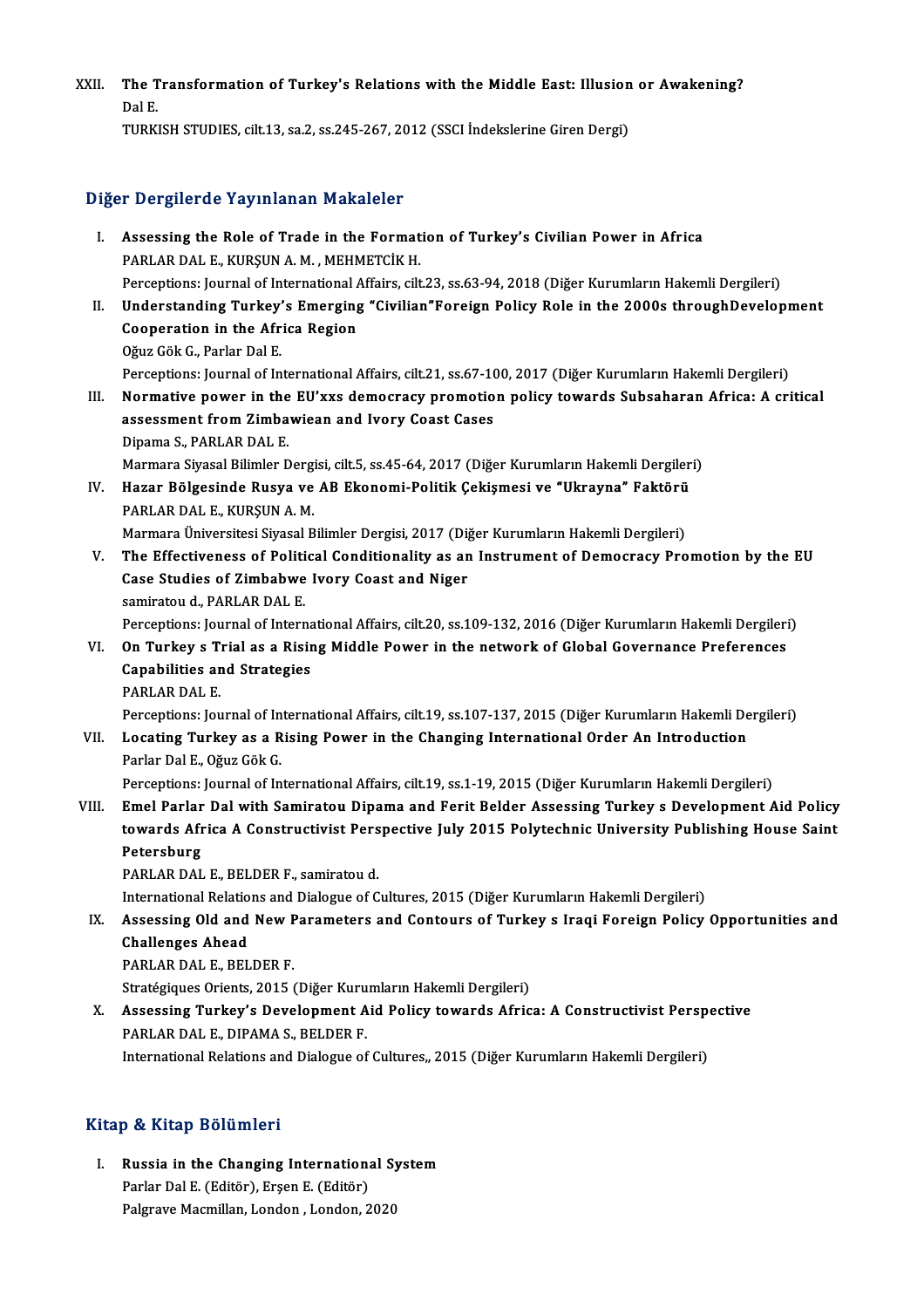| П.        | Russia and the Changing International System: An Introduction                                                                                |
|-----------|----------------------------------------------------------------------------------------------------------------------------------------------|
|           | PARLAR DAL E., ERŞEN E.                                                                                                                      |
|           | Russia in the Changing International System, Emel Parlar Dal, Emre Erșen, Editör, Palgrave, ss.1-16, 2020                                    |
| Ш.<br>IV. | Russia and the Changing International System: An Introduction                                                                                |
|           | Parlar Dal E, Erşen E.                                                                                                                       |
|           | Russia in the Changing International System, EMEL PARLAR DAL, EMRE ERŞEN, Editör, Palgrave, Zürich, ss.1-16,<br>2020                         |
|           |                                                                                                                                              |
|           | 2000'li Yıllar sonrası Türkiye'nin Yükselişini Neoklasik Gerçekçilik Çerçevesinden Anlamak                                                   |
|           | MEHMETCIK H., PARLAR DAL E.                                                                                                                  |
|           | Türk Dış Politikasında Güncel Sorunlar ve Teorik Uygulamalar, Tarık Oğuzlu, Yelda Ongun, Editör, Nobel Yayınevi,<br>İstanbul, ss 27-45, 2019 |
|           |                                                                                                                                              |
| V.        | Middle Powers in Global Governance: The Rise of Turkey<br>Parlar Dal E (Editör)                                                              |
|           | Palgrave Macmillan, London, London, 2018                                                                                                     |
|           | Violent Non-state Actors and the Syrian Civil War                                                                                            |
| VI.       | Parlar Dal E. (Editör), Oktav Ö. Z. (Editör), Kurşun A. M. (Editör)                                                                          |
|           | Springer, London/Berlin, London, 2018                                                                                                        |
| VII.      | 2000 SONRASI AFRİKA'DA BREZİLYA VE TÜRKİYE'NİN İNSANİ DİPLOMASİSİ                                                                            |
|           | Parlar Dal E., Tunçaslan N.                                                                                                                  |
|           | Dünya Siyasetinde Afrika 5, İsmail Ermağan, Editör, Nobel Yayın Dağıtım, Ankara, ss.411-438, 2018                                            |
| VIII.     | Turkey in the UN Funding System: A Comparative Analysis with the BRICS Countries (2010-2013)                                                 |
|           | Parlar Dal E., Kurşun A. M.                                                                                                                  |
|           | Middle Powers in Global Governance The Rise of Turkey, EMEL PARLAR DAL, Editör, Palgrave Macmillan, London,                                  |
|           | London, ss 115-132, 2018                                                                                                                     |
| IX.       | Assessing Turkey's New Global Governance Strategies: The G20 Example                                                                         |
|           | Kurşun A.M., Parlar Dal E. (Editör)                                                                                                          |
|           | Middle Powers in Global Governance: The Rise of Turkey, EMEL PARLAR DAL, Editör, Palgrave Macmillan,                                         |
|           | London, London, ss 163-184, 2018                                                                                                             |
|           | X. Profiling Middle Powers in Global Governance and the Turkish Case: An Introduction                                                        |
|           | Parlar Dal E                                                                                                                                 |
|           | Middle Powers in Global Governance The Rise of Turkey, EMEL PARLAR DAL, Editör, Palgrave Macmillan, London,                                  |
|           | London, ss 1-31, 2018                                                                                                                        |
| XI.       | The Contagion of the Syrian Civil War into Turkey Under the Impact of ISIS and YPG Cases:                                                    |
|           | <b>Conditioning Factors and Diffusion Mechanisms</b>                                                                                         |
|           | Parlar Dal E.                                                                                                                                |
|           | Violent Non-state Actors and the Syrian Civil War The ISIS and YPG Cases, EMEL PARLAR DAL,ÖZDEN ZEYNEP                                       |
|           | OKTAV, ALI MURAT KURŞUN, Editör, Springer, London/Berlin, London, ss.211-233, 2018                                                           |
| XII.      | Reframing and Reassessing the VNSAs in Syrian Conflict: An Introduction                                                                      |
|           | Parlar Dal E., Oktav Ö. Z., Kurşun A. M.                                                                                                     |
|           | Violent Non-state Actors and the Syrian Civil War: The ISIS and YPG Cases, EMEL PARLAR DAL,ÖZDEN ZEYNEP                                      |
|           | OKTAV, ALİ MURAT KURŞUN, Editör, Springer, London/Berlin, London, ss.1-31, 2018                                                              |
| XIII.     | Sahra-Altı Afrika'da Avrupa Birliği'nin Demokrasi Teşvik Politikalarının Normatif Gücü: Zimbabve ve                                          |
|           | Fil Dişi Sahilleri Örnekleri                                                                                                                 |
|           | Parlar Dal E., Dipama S.                                                                                                                     |
|           | Dünya Siyasetinde Afrika 3, İsmail Ermağan, Editör, Nobel Yayın Dağıtım, Ankara, 2017                                                        |
| XIV.      | Reframing and Reassessing the VNSAs in Syrian Conflict: An Introduction                                                                      |
|           | OKTAV Ö.Z., PARLAR DAL E., KURŞUN A.M.                                                                                                       |
|           | Violent Non-state Actors and the Syrian Civil WarThe ISIS and YPG Cases, oktav Özden Zeynep, Parlar Dal Emel,                                |
|           | Kurşun Ali Murat, Editör, Springer, ss.1-31, 2017                                                                                            |
| XV.       | Türkiye'nin Afrika'daki Rolunü Anlamada Ticaretin Rolü                                                                                       |
|           | PARLAR DAL E., KURŞUN A. M. , MEHMETCİK H.                                                                                                   |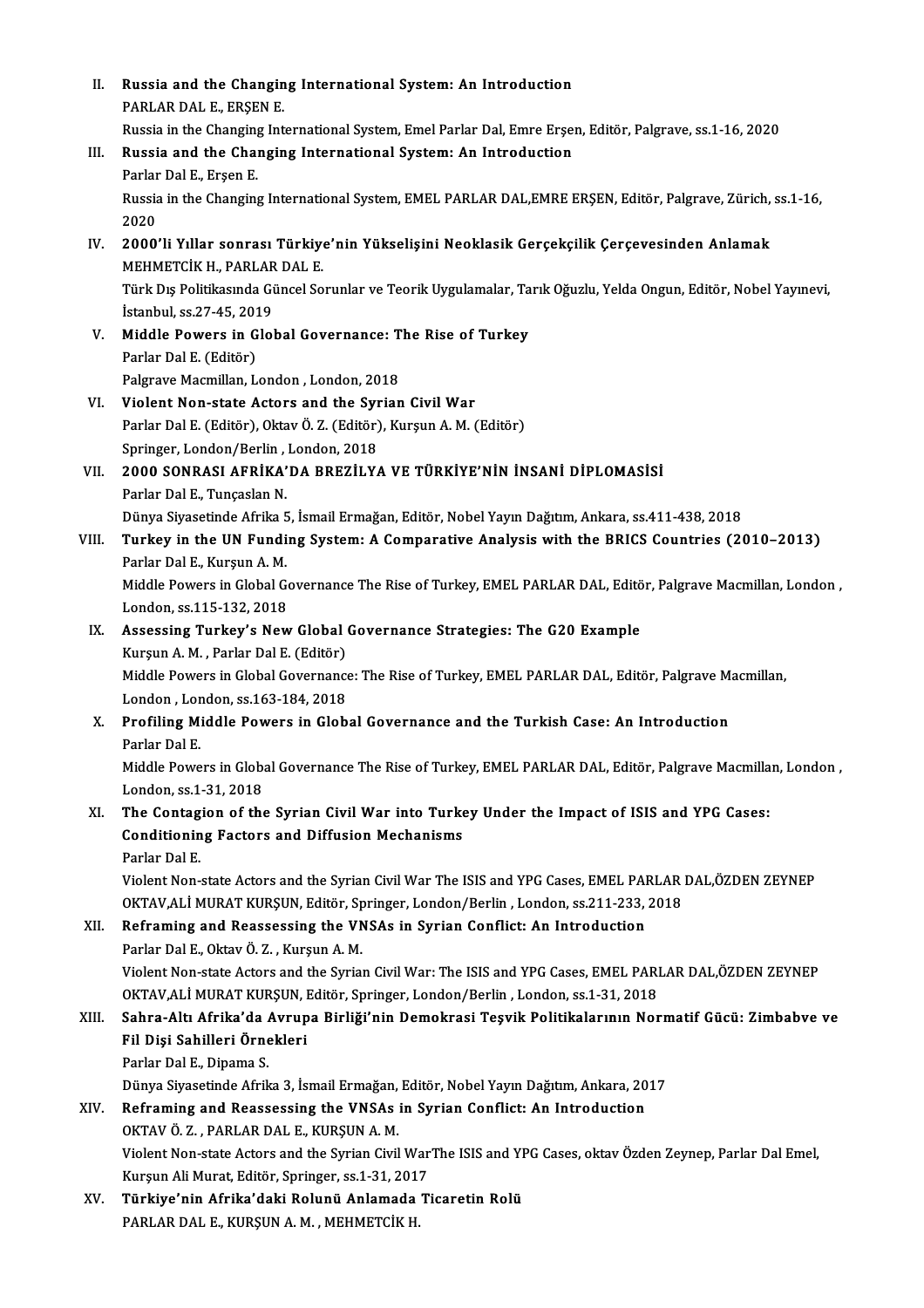Dünya Siyasetinde Afrika 4, İsmail Ermağan, Editör, Nobel Yayınları, İstanbul, ss.411-437, 2017<br>Suniya İs Savasının Türkiya'ya Yayılmasına Etki Edan "İstamair Faktörler" Üzerine P Dünya Siyasetinde Afrika 4, İsmail Ermağan, Editör, Nobel Yayınları, İstanbul, ss.411-437, 2017<br>XVI. Suriye İç Savaşının Türkiye'ye Yayılmasına Etki Eden "İstemsiz Faktörler" Üzerine Bir<br>Değerlendirme: ISİD Örneği Dünya Siyasetinde Afrika 4, İsm<br>Suriye İç Savaşının Türkiye'<sub>.</sub><br>Değerlendirme: IŞİD Örneği Suriye İç Sa<br>Değerlendi<br>Parlar Dal E.<br>Künasel ve B De<mark>ğerlendirme: IŞİD Örneği</mark><br>Parlar Dal E.<br>Küresel ve Bölgesel Sistemde Devlet ve Devlet Dışı Aktörler, Tayyar Arı,Ferhat Pirinççi, Editör, Dora, Bursa, 2016 Parlar Dal E.<br>Küresel ve Bölgesel Sistemde Devlet ve Devlet Dışı Aktörler, Tayyar Arı,Ferhat Pirinççi, Editö<br>XVII. 2000'Lİ YILLARDA AFRİKA KALKINMAYARDIMLARI ÇERÇEVESİNDE TÜRKİYE VE<br>HİNDİSTAN'INKARSILASTIRILMASI Küresel ve Bölgesel Sistemde Devlet ve l<br>2000'Lİ YILLARDA AFRİKA KALKIN<br>HİNDİSTAN'INKARŞILAŞTIRILMASI<br>MEHMETCİK HAKIDSINA MARARI AP 2000'LI YILLARDA AFRIKA KALKINMAYAF<br>HINDISTAN'INKARŞILAŞTIRILMASI<br>MEHMETCIK H., KURŞUN A. M. , PARLAR DAL E.<br>DÜNYA SİVASETİNDE AERIKA 2 Yrd Doc Dr İs HİNDİSTAN'INKARŞILAŞTIRILMASI<br>MEHMETCİK H., KURŞUN A. M. , PARLAR DAL E.<br>DÜNYA SİYASETİNDE AFRİKA 3. Yrd. Doç. Dr. İsmail Ermağan, Editör, Nobel Yayınevi, İstanbul, ss.143-165, 2016 MEHMETCIK H., KURŞUN A. M., PARLAR<br>DÜNYA SIYASETINDE AFRIKA 3, Yrd. Doç<br>XVIII. Turkey's rise as an emerging power DÜNYA SİYASETİNDE AFRİKA 3, Yrd.<br>**Turkey's rise as an emerging pov**<br>Parlar Dal E., Oğuzlu H. T. , Kubıcek P.<br>Poutledge Lenden (New York, New Y Turkey's rise as an emerging power<br>Parlar Dal E., Oğuzlu H. T. , Kubıcek P.<br>Routledge, London/New York, New-York, 2015<br>Afrika'ya Kalkınma Yardımlarını Anlamakı ' Parlar Dal E., Oğuzlu H. T. , Kubıcek P.<br>Routledge, London/New York , New-York, 2015<br>XIX. Afrika'ya Kalkınma Yardımlarını Anlamak: Türkiye ve Çin Örnekleri Parlar Dal E., Belder F., Dipama S. Afrika'ya Kalkınma Yardımlarını Anlamak: Türkiye ve Çin Örnekleri<br>Parlar Dal E., Belder F., Dipama S.<br>Dünya Siyasetinde Afrika 2, İsmail Ermağan, Editör, Nobel Yayın Dağıtım, Ankara, 2015<br>Anan Avaklanmaları okasninde Türk XX. Arap Ayaklanmaları ekseninde Türk dış politikasındaki dönüşüm ve liberal uluslararası düzen<br>Parlar Dal E. Dünya Siyase<br><mark>Arap Ayakl</mark>a<br>Parlar Dal E.<br>Türk Dış Pali</mark> Arap Ayaklanmaları ekseninde Türk dış politikasındaki dönüşüm ve liberal uluslararası düzen<br>Parlar Dal E.<br>Türk Dış Politikasında Değişim: Fırsatlar, Riskler ve Krizler, HELİN SARI ERTEM,ÖZDEN ZEYNEP OKTAV, Editör,<br>Nobel Ya Parlar Dal E.<br>Türk Dış Politikasında Değişim: Fırs<br>Nobel Yayın Dağıtım, Ankara, 2015<br>Rosongiling Multilatoralism beti Türk Dış Politikasında Değişim: Fırsatlar, Riskler ve Krizler, HELİN SARI ERTEM,ÖZDEN ZEYNEP OKTAV, Editör,<br>Nobel Yayın Dağıtım, Ankara, 2015<br>XXI. Reconciling Multilateralism between Universalism and Regionalism: UN-EU Nobel Yayın Dağıtım, Anka<br>Reconciling Multilateral<br>after the Kosovo Crisis<br>Parlar Dal E. Oğuz Cök C Reconciling Multilatera<br>after the Kosovo Crisis<br>Parlar Dal E., Oğuz Gök G.<br>Networks of Clabal Cover after the Kosovo Crisis<br>Parlar Dal E., Oğuz Gök G.<br>Networks of Global Governance International Organisations and European Integration in a Historical Perspective, Parlar Dal E., Oğuz Gök G.<br>Networks of Global Governance International Organisations and European Integration in a Historical Perspective,<br>Lorenzo Mechi,Guia Migani,Francesco Petrini, Editör, Cambridge University Press, Ca Networks of Globa<br>Lorenzo Mechi,Gu<br>ss.263-287, 2014<br>Syrio: La Pégion Lorenzo Mechi,Guia Migani,Francesco Petrini, Editör, Cambridge University Press, Camb<br>ss.263-287, 2014<br>XXII. Syrie: La Régionalisation et les enjeux internationaux d'une guerre imposée<br>Perley Del E (Editër), Purdy L.B. (Ed ss.263-287, 2014<br>Syrie: La Régionalisation et les enjeu<br>Parlar Dal E. (Editör), Burdy J. P. (Editör)<br>Editions l'Harmattan, Paris 2012 Syrie: La Régionalisation et les<br>Parlar Dal E. (Editör), Burdy J. P. (<br>Editions l'Harmattan , Paris, 2013<br>Assossing the Effect of Indines Parlar Dal E. (Editör), Burdy J. P. (Editör)<br>Editions l'Harmattan , Paris, 2013<br>XXIII. Assessing the Effect of Indirect Diffusion Mechanisms on the Turkish Model - Role<br>Parlar Dal E Editions l'Ha<br><mark>Assessing t</mark><br>Parlar Dal E.<br>Turkov A re Assessing the Effect of Indirect Diffusion Mechanisms on the Turkish Model - Role<br>Parlar Dal E.<br>Turkey: A regional power in the Making, KENAN AKSU, Editör, Cambridge University Press, Cambridge (MA), USA ,<br>Landan se 45, 67 Parlar Dal E.<br>Turkey: A regional powe<br>London, ss.45-67, 2013<br>Le politique turque e. Turkey: A regional power in the Making, KENAN AKSU, Editör, Cambridge University l<br>London, ss.45-67, 2013<br>XXIV. La politique turque en question: entre les imperfections et les adaptations<br>Parlap Dal E (Editär) London, ss.45-67, 2013<br>La politique turque e<br>Parlar Dal E. (Editör) La politique turque en questio<br>Parlar Dal E. (Editör)<br>Editions l'Harmattan , Paris, 2012<br>La politique turque et se trans XXV. La politique turque et sa transivité entre la politique intérieure et la politique extérieure Editions l'Harmattan, Paris, 2012 La politique turque et sa transivité entre la politique intérieure et la politique extérieure<br>Parlar Dal E.<br>La politique turque en question: Entre imperfections et adaptations, EMEL PARLAR DAL, Editör, Editions<br>l'Harmattan Parlar Dal E.<br>La politique turque en question: E<br>l'Harmattan , Paris, ss.1-33, 2012<br>Turquie et Iran: nouveaux nel La politique turque en question: Entre imperfections et adaptations, EMEL PARLAR DAL, Editör, Editions<br>I'Harmattan , Paris, ss.1-33, 2012<br>XXVI. Turquie et Iran: nouveaux partenaires économiques "exceptionnels" entre ambiti l'Harmattan , Paris, ss.1-33, 2012<br>Turquie et Iran: nouveaux pa<br>politiques<br>Parlar Dal E. Turquie et l<br>politiques<br>Parlar Dal E.<br>La rente en L La rente en République Isla mique d'Iran : les mésaventures d'une économie confisquée, Djamchid Assadi, Editör, Parlar Dal E.<br>La rente en République Isla mique d'Iran : le<br>Editions l'Harmattan , Paris, ss.56-78, 2012<br>Tunquie le Nouvelle Politique Extenieu La rente en République Isla mique d'Iran : les mésaventures d'une économie confisquée, Djamchid Assadi, Editör,<br>Editions l'Harmattan , Paris, ss.56-78, 2012<br>XXVII. Turquie la Nouvelle Politique Exterieure Turque Entre

### Editions l'Harmattan ,<br><mark>Turquie la Nouvelle</mark><br>Parlar Dal E. (Editör)<br>Editions l'Harmattan Turquie la Nouvelle Politique<br>Parlar Dal E. (Editör)<br>Editions l'Harmattan , Paris, 2011<br>Les relations tures, américains Parlar Dal E. (Editör)<br>Editions l'Harmattan , Paris, 2011<br>XXVIII. Les relations turco-américaines 1945-1980: genèse d'une relation spéciale entre ombres et lumières<br>Rerler Del E

Editions l'Ha<br><mark>Les relatior</mark><br>Parlar Dal E.<br>Editions l'Ho Parlar Dal E.<br>Editions l'Harmattan , Paris, 2011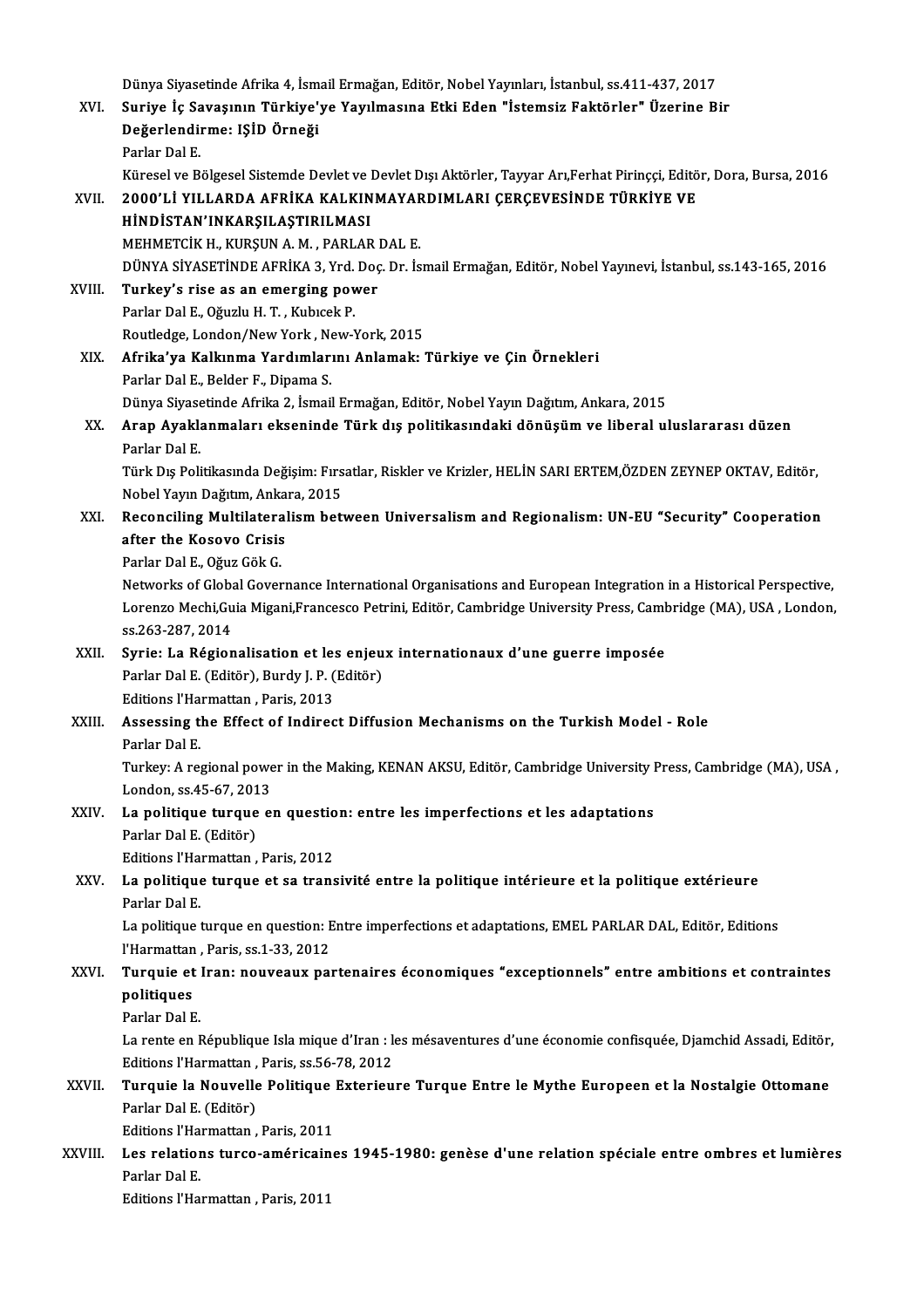# Hakemli Kongre / Sempozyum Bildiri Kitaplarında Yer Alan Yayınlar<br>Hakemli Kongre / Sempozyum Bildiri Kitaplarında Yer Alan Yayınlar

|       | Hakemli Kongre / Sempozyum Bildiri Kitaplarında Yer Alan Yayınlar                                                                                                                                            |
|-------|--------------------------------------------------------------------------------------------------------------------------------------------------------------------------------------------------------------|
| Ι.    | Status-Seeking Policies of Middle Powers in Status Clubs: The Case of Turkey in G20<br>PARLAR DAL E                                                                                                          |
|       | The G20 @ 10: Benefits, limitations and the future of global club governance in turbulent times, Bonn, Almanya, 23<br>- 24 Ekim 2018                                                                         |
| П.    | Turkey's Middle Power Foreign Policy and MIKTA                                                                                                                                                               |
|       | PARLAR DAL E, KURŞUN A.M.<br>MIKTA: Current Situation and The Way Forward, Jakarta, Endonezya, 19 - 20 Mart 2018                                                                                             |
| III.  | <b>Introductory remarks</b>                                                                                                                                                                                  |
|       | PARLAR DAL E<br>Bringing New and Promising Dynamics to Sustainable Peace: Emerging Countries Engagement with Peacebuilding,                                                                                  |
|       | Peacekeeping, Prevention, and Mediationemel, 9 - 10 Mayıs 2018                                                                                                                                               |
| IV.   | Reassessing Turkey'xxs regional power in the changinginternational and regional orders                                                                                                                       |
|       | PARLAR DAL E.                                                                                                                                                                                                |
| V.    | 61564278380, 26 - 27 Nisan 2018<br>Assessing the Role of Trade in the Formation of Turkey's Civilian Power in Africa                                                                                         |
|       | PARLAR DAL E, MEHMETCİK H.                                                                                                                                                                                   |
|       | 5th International Conference on Eurasian Politics and Society, İstanbul, Türkiye, 23 - 25 Nisan 2018                                                                                                         |
| VI.   | Reframing and Reassessing the VNSAs in Syrian Conflict: An Introduction                                                                                                                                      |
|       | PARLAR DAL E, KURŞUN A.M.<br>Violent Non-State Actors and the Syrian Civil War, İstanbul, Türkiye, 22 Aralık 2017                                                                                            |
| VII.  | The Contagion of the Syrian Civil War into Turkey Under the Impact of ISIS and YPG Cases:                                                                                                                    |
|       | <b>Conditioning Factors and Diffusion Mechanisms</b><br>PARLAR DAL E.                                                                                                                                        |
|       | Violent Non-State actors and the Syrian Civil war, 22 Aralık 2017                                                                                                                                            |
| VIII. | Turkey'xxs Global Governance Strategies at the UN compared to the BRICS (2008-2014): Clarifying                                                                                                              |
|       | <b>Motivations-Contributions Nexus</b><br>PARLAR DAL E., KURŞUN A. M.                                                                                                                                        |
|       | IX. Uludağ Uluslararası Ilıskıler Kongresi, 23 - 24 Ekim 2017                                                                                                                                                |
|       | IX. İÇ SAVAŞLARIN YAYILMASI SÜRECINDE DEVLET DIŞI SILAHLIAKTÖRLER: SURIYE İÇ SAVAŞI, IŞİD VE<br>YPG VE TÜRKIYE'YE ETKILERI                                                                                   |
|       | PARLAR DAL E                                                                                                                                                                                                 |
|       | 3. Istanbul Security Conference, İstanbul, Türkiye, 1 - 03 Kasım 2017                                                                                                                                        |
| X.    | <b>Macron's Politics</b><br>PARLAR DAL E                                                                                                                                                                     |
|       | Yerelden Küresele Fransa Seçimlerinin Etkileri, 11 Mayıs 2017                                                                                                                                                |
| XI.   | The Transformative Effects of Violent Non-state actors on Turkish Foreign Policy in the Context of                                                                                                           |
|       | the Syrian Civil War: the ISIS and YPG cases                                                                                                                                                                 |
|       | PARLAR DAL E                                                                                                                                                                                                 |
| XII.  | International Symposium on Continuity and Change in North Africa, Turkey and Iran, 20 - 22 Nisan 2017<br>The Transforming Effects of Non-State Actors in Turkish Foreign Policy in the Context of the Syrian |
|       | Civil War: The Cases of Daesh and PYD                                                                                                                                                                        |
|       | PARLAR DAL E., KURŞUN A. M.                                                                                                                                                                                  |
|       | International Symposium on Continuity Change in North Africa, Turkey Iran, 20 - 22 Nisan 2017                                                                                                                |
| XIII. | Suriye İç Savaşının İSİD ve PYD-YPG aracılığıyla Türkiye'xxye yayılma etkilerinin değerlendirilmesi                                                                                                          |
|       | PARLAR DAL E, KURŞUN A.M.<br>2. Istanbul Security Conference, İstanbul, Türkiye, 2 - 04 Kasım 2016                                                                                                           |
| XIV.  | Decoding and Scaling the Accommodation of Turkey within the Changing international Order: UN and                                                                                                             |
|       | G20 Cases                                                                                                                                                                                                    |
|       | PARLAR DAL E., KURŞUN A. M., MEHMETCİK H.                                                                                                                                                                    |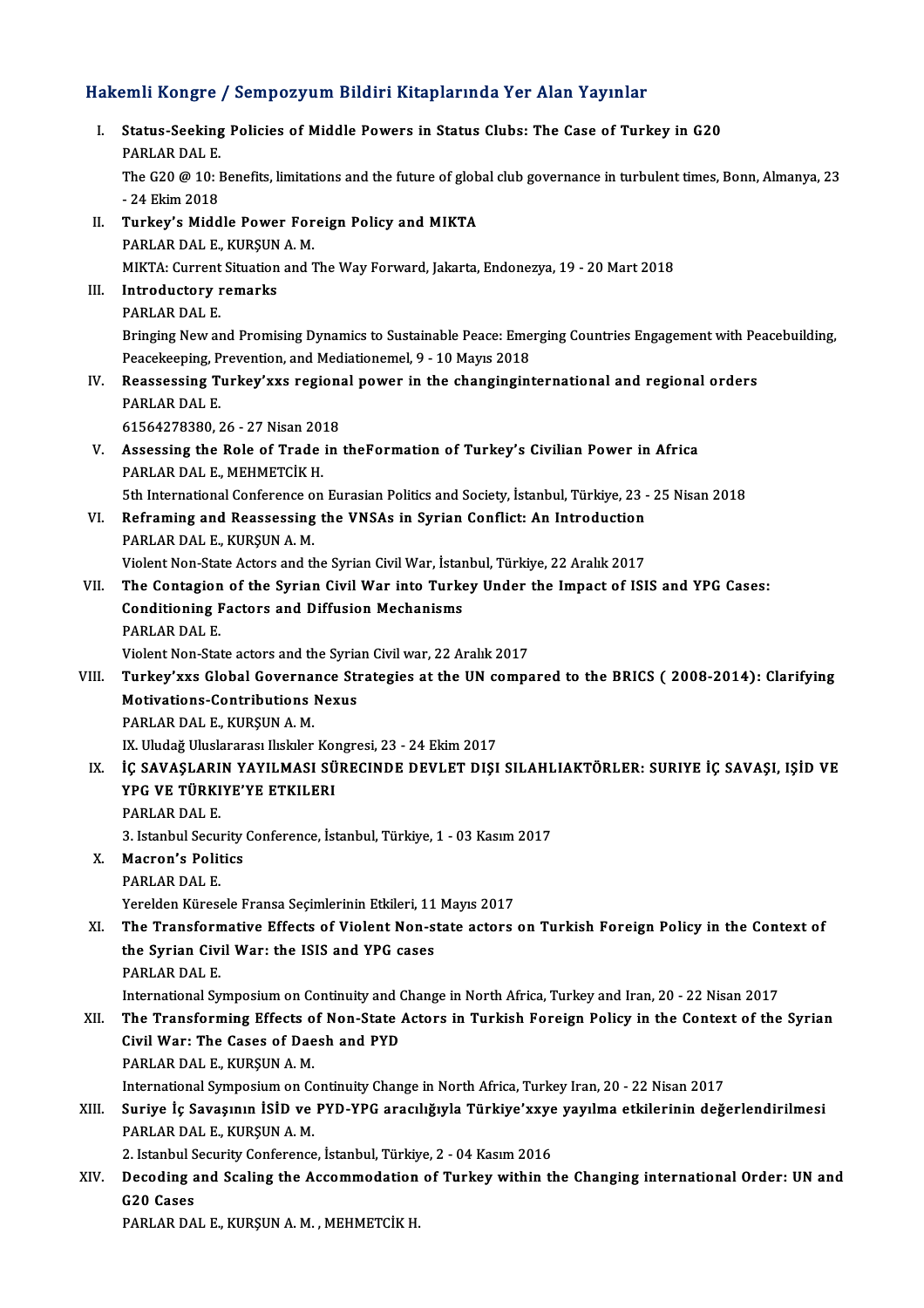ISA 2017, BALTİMORE, Amerika Birleşik Devletleri, 22 - 25 Şubat 2017<br>Impact of the transpationalization of the Supian civil vyar en Tu XV. Impact of the transnationalization of the Syrian civil war on Turkey: conflict spillover cases of ISIS ISA 2017, BALTİMORE,<br>Impact of the transn<br>and PYD-YPG/PKK "<br>PAPLAP DALE and PYD-YPG/PKK"<br>PARLAR DAL E. ISA Annual Convention, Baltimore, 2017, baltimore, Amerika Birleşik Devletleri, 21 - 25 Şubat 2017 PARLAR DAL E.<br>ISA Annual Convention, Baltimore, 2017, baltimore, Amerika Birleşik Devletleri, 21 - 25 Şubat 2017<br>XVI. Suriye İç Savaşı nın Türkiye ye Yayılmasına Etki Eden İstemsiz Faktörler Üzerine Bir Değerlendirme<br>I IŞİD Örneği<br>PARLAR DAL E., KURŞUN A. M. Suriye İç Savaşı nın Türkiye<br>IŞİD Örneği<br>PARLAR DAL E., KURŞUN A. M.<br>VIII Uluslararası Uludağ Ulusla VIII. Uluslararası Uludağ Uluslararası İlişkiler Kongresi, 28 - 29 Kasım 2016 PARLAR DAL E., KURŞUN A. M.<br>VIII. Uluslararası Uludağ Uluslararası İlişkiler Kongresi, 28 - 29 Kasım 2016<br>XVII. Hazar Bölgesinde Rusya ve AB Ekonomi Politik Çekişmesi ve Ukrayna Faktörü<br>RABLAR DAL E. KURSUN A. M VIII, Uluslararası Uludağ Ulusla<br><mark>Hazar Bölgesinde Rusya ve</mark><br>PARLAR DAL E., KURŞUN A. M.<br><sup>W. Blue Black See International.</sup> Hazar Bölgesinde Rusya ve AB Ekonomi Politik Çekişm<br>PARLAR DAL E., KURŞUN A. M.<br>V. Blue Black Sea International Congress, 12 - 13 Aralık 2016<br>Beassesing Turkey e Multi Exseptionalism e.in.the 31st PARLAR DAL E., KURŞUN A. M.<br>V. Blue Black Sea International Congress, 12 - 13 Aralık 2016<br>XVIII. Reassesing Turkey s Multi Exceptionalism s in the 21st Century A Four Layered Analysis of Patterns<br>and Tupes **V. Blue Black**<br>Reassesing<br>and Types<br>RARLAR DA Reassesing Turkey s Multi I<br>and Types<br>PARLAR DAL E., KURŞUN A. M.<br>V. Blue Black See 12 , 12 Arabl and Types<br>PARLAR DAL E., KURŞUN A. M.<br>V. Blue Black Sea, 12 - 13 Aralık 2016 PARLAR DAL E., KURŞUN A. M.<br>V. Blue Black Sea, 12 - 13 Aralık 2016<br>XIX. Turkey s Quest for a Middle Power Role as a Strategic Balancer in the Changing International Order<br>RARLAR DALE, KURSUN A.M. V. Blue Black Sea, 12 - 13 Aralıl<br><mark>Turkey s Quest for a Middle</mark><br>PARLAR DAL E., KURŞUN A. M.<br>8 Hudağ Huslaranesı İlialilar l Turkey s Quest for a Middle Power Role as a Strategion<br>PARLAR DAL E., KURŞUN A. M.<br>8. Uludağ Uluslararası İlişkiler Kongresi, 28 - 29 Kasım 2016<br>Assassing the Unintentional Fastana of the Diffusion c PARLAR DAL E., KURŞUN A. M.<br>8. Uludağ Uluslararası İlişkiler Kongresi, 28 - 29 Kasım 2016<br>XX. Assessing the Unintentional Factors of the Diffusion of the Syrian Civil War to Turkey the ISIS Case<br>RARLAR DALE, KURSUN A M 8. Uludağ Uluslararası İlişkiler<br>Assessing the Unintentional<br>PARLAR DAL E., KURŞUN A. M.<br>9. Uludağ Uluslararası İliskilar l Assessing the Unintentional Factors of the Diffusion of<br>PARLAR DAL E., KURŞUN A. M.<br>8. Uludağ Uluslararası İlişkiler Konferansı, 28 - 29 Kasım 2016<br>Cosmonalitanism Communitarianism divide in Turkey S PARLAR DAL E., KURŞUN A. M.<br>8. Uludağ Uluslararası İlişkiler Konferansı, 28 - 29 Kasım 2016<br>XXI. Cosmopolitanism Communitarianism divide in Turkey s post Arab Spring foreign policy<br>RARLAR DAL F 8. Uludağ Ulusla<br>Cosmopolitani<br>PARLAR DAL E.<br>CEEISA ISA 201 Cosmopolitanism Communitarianism<br>PARLAR DAL E.<br>CEEISA-ISA 2016, 23 - 25 Haziran 2016<br>Turkov e Einangial and Human Bow PARLAR DAL E.<br>CEEISA-ISA 2016, 23 - 25 Haziran 2016<br>XXII. Turkey s Financial and Human Power Contribution to UN Compared to the BRICS Countries<br>Dinama S. BARLAR DALE, AVDIN S CEEISA-ISA 2016, 23 - 25 Haziran 20<br>**Turkey s Financial and Human P**<br>Dipama S., PARLAR DAL E., AYDIN Ş. Turkey s Financial and Human Pow<br>Dipama S., PARLAR DAL E., AYDIN Ş.<br>CEEISA-ISA 2016, 23 - 25 Haziran 2016<br>Türkiye nin Küresel Vönetisime Kat Dipama S., PARLAR DAL E., AYDIN Ş.<br>CEEISA-ISA 2016, 23 - 25 Haziran 2016<br>XXIII. Türkiye nin Küresel Yönetişime Katkısı BRICS Ülkeleri ile Karşılaştırmalı Bir Analiz<br>RARLAR DALE CEEISA-ISA 201<br><mark>Türkiye nin Ki</mark><br>PARLAR DAL E.<br>Uluslararası Stre Türkiye nin Küresel Yönetişime Katkısı BRICS Ülkeleri ile Karş<br>PARLAR DAL E.<br>Uluslararası Stratejik Araştırmalar Kurumu Çalıştayı, 15 Haziran 2016<br>Türkiye nin Küresel Yönetisime Katkısı PARLAR DAL E.<br>Uluslararası Stratejik Araştırmalar Kurumu (<br>XXIV. Türkiye nin Küresel Yönetişime Katkısı<br>RARLAR DAL E Uluslararası Stra<br><mark>Türkiye nin Ki</mark><br>PARLAR DAL E.<br>Dış İslam Bakanl PARLAR DAL E.<br>Dış İşleri Bakanlığı Stratejik Araştırmalar Merkezi Çalıştayı, 15 Haziran 2016 PARLAR DAL E.<br>Dış İşleri Bakanlığı Stratejik Araştırmalar Merkezi Çalıştayı, 15 Haziran 2016<br>XXV. Türkiye nin Küresel Yönetişime Katkısı BRICS Ülkeleriyle Mukayeseli Bir Analiz<br>RARLAR DAL E. KUTLAY M. KURSIN A.M. MEHMETCİK Dış İşleri Bakanlığı Stratejik Araştırmalar Merkezi Çalıştayı, 15 Haziran 2016<br>Türkiye nin Küresel Yönetişime Katkısı BRICS Ülkeleriyle Mukayeseli Bir<br>PARLAR DAL E., KUTLAY M., KURŞUN A. M. , MEHMETCİK H., AYDIN Ş., BELDER Türkiye nin Küresel Yönetişime Katkısı BRICS Ülkeleriyle Muka<br>PARLAR DAL E., KUTLAY M., KURŞUN A. M. , MEHMETCİK H., AYDIN Ş.,<br>Uluslararası Stratejik Araştırmalar Kurumu Çalıştayı, 15 Haziran 2016<br>Understanding Turkey s In PARLAR DAL E., KUTLAY M., KURŞUN A. M. , MEHMETCİK H., AYDIN Ş., BELDER F.<br>Uluslararası Stratejik Araştırmalar Kurumu Çalıştayı, 15 Haziran 2016<br>XXVI. Understanding Turkey s Increasing Civilian Foreign Policy Role in the A Uluslararası Stratejik Araştırm<br>Understanding Turkey s In<br>Development Cooperation<br>Oğuz CÖK C. BARLAR DAL E Understanding Turkey s In<br>Development Cooperation<br>OĞUZ GÖK G., PARLAR DAL E.<br>The 12th METU Conference or Development Cooperation<br>OĞUZ GÖK G., PARLAR DAL E.<br>The 13th METU Conference on Internaitonal Relations, 25 Haziran 2014 - 27 Nisan 2016<br>Assessing Turkey s. sivilian nower in the 21st sentury the sase of Africa OĞUZ GÖK G., PARLAR DAL E.<br>The 13th METU Conference on Internaitonal Relations, 25 Haziran 2014 - 27 Nisa:<br>XXVII. Assessing Turkey s civilian power in the 21st century the case of Africa<br>OĞUZ GÖK G. BABLAR DAL E. The 13th METU Conference or<br>Assessing Turkey s civilian<br>OĞUZ GÖK G., PARLAR DAL E.<br>TASAM Civil Clabel 2016-20. Assessing Turkey s civilian power in the<br>OĞUZ GÖK G., PARLAR DAL E.<br>TASAM Civil Global 2016, 20 - 22 Nisan 2016<br>Impact of the Turkish Bussian Crisis en . OĞUZ GÖK G., PARLAR DAL E.<br>TASAM Civil Global 2016, 20 - 22 Nisan 2016<br>XXVIII. Impact of the Turkish Russian Crisis on Turkey s Black Sea and Caucasus Policies<br>ERSEN E., PARLAR DAL E. TASAM Civil Global 2016, 20 - 22 Nisan 2016 Impact of the Turkish Russian Crisis on '<br>ERŞEN E., PARLAR DAL E.<br>TASAM Civil Global 2016, 20 - 22 Nisan 2016<br>Türk Bus Uiskilerinin Kanadenir Kafkası XXIX. Türk-Rus İlişkilerinin Karadeniz Kafkasya Boyutu: Uçak Krizi ve Sonrası TASAM Civil Global 20<br><mark>Türk-Rus İlişkilerin</mark><br>Parlar Dal E., Erşen E.<br>Türk Bus İlişkilerinin i Türk-Rus İlişkilerininKaradeniz-KafkasyaBoyutu:UçakKrizive Sonrası, İstanbul,Türkiye,20 -22Nisan2016

XXX. Turkey and China as Rising Humanitarian Actors in Sub Saharan Africa within development